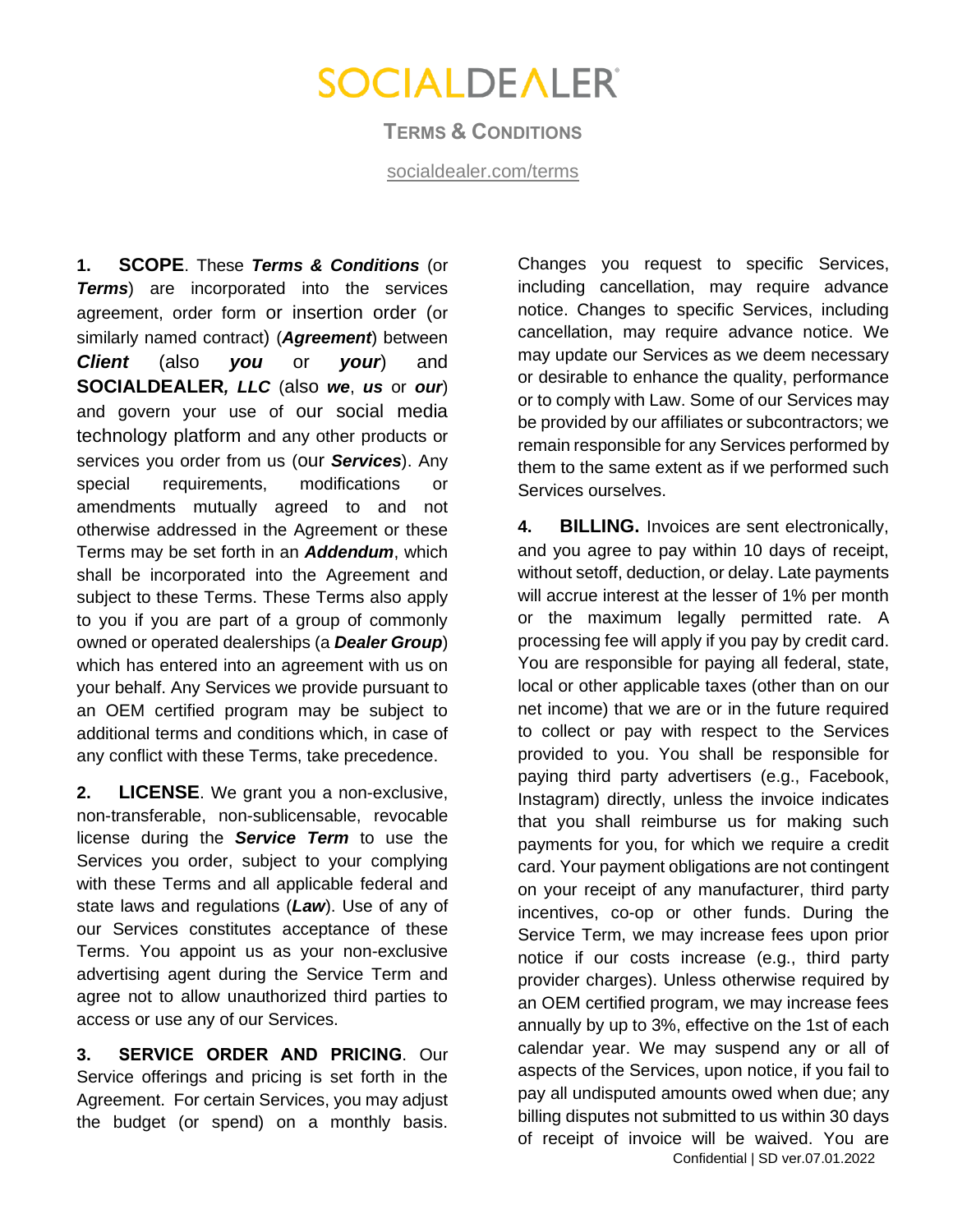responsible for any collection costs, including reasonable attorneys' fees.

**5. INTELLECTUAL PROPERTY.** Each party retains all rights, title and interest in and to its intellectual property (*IP*). IP means a party's patents, trademarks, logos, copyrights, trade secrets, and any other intellectual property. You retain copyright and all other rights you hold in content you submit to us for use in the Services. If you provide us with any content or other IP to use in connection with the Services, you grant us a non-exclusive, revocable, nontransferable, non-sublicensable, royalty-free license during the Service Term to use such content and IP in connection with providing the Services. We and/or our licensors expressly retain all rights, title, and interest in our Services, including all features and technology, and any improvements, updates, modifications or additions. Evox Productions holds the copyright to vehicle images they provide for use in our Services; other third parties who provide images for use in our Services hold the copyrights thereto. Any IP produced, conceived, or otherwise developed by or for us in connection with our Services shall be our exclusive property. You may not decompile, disassemble, reverse engineer or otherwise attempt to reconstruct or create derivative products from our Services; nor may you remove any trademark or copyright symbols. Subject to your compliance with these Terms, we grant you a limited, non-exclusive, revocable, non-transferable, non-sublicensable, license to use our approved IP, only as incorporated into the Services, solely during the Service Term and in connection with using the Services.

**6. CONFIDENTIALITY.** *Confidential Information* means all written or oral information disclosed by one party (*Discloser*) to the other (*Recipient*) identified as confidential, any information that derives from or reveals any Confidential Information, and any information that, based on its nature and the circumstances

surroundings its disclosure, a reasonable person would consider confidential or proprietary, including information disclosed by a party prior to the effective date of the Agreement. Confidential Information does not include information that: (a) was already in Recipient's possession when first disclosed by Discloser; (b) was in the public domain when disclosed to Recipient or enters the public domain through no fault of Recipient; (c) is made available by Discloser to a third party on an unrestricted, non-confidential basis; (d) was lawfully obtained by Recipient from a third party not under confidentiality obligations to Discloser; (e) was independently developed by Recipient by persons without access to or use of Discloser's Confidential Information or IP; or (f) is required to be disclosed under Law, provided, to the extent legally permissible, Recipient notifies Discloser prior to such disclosure to enable Discloser to seek confidential treatment. With respect to each other's Confidential Information, both parties shall: (i) maintain its confidentiality in accordance with industry standards; (ii) use it solely in connection with the Agreement; (iii) limit access to those who require it to perform their obligations under the Agreement; and (iv) require that anyone with access be subject to confidentiality requirements no less restrictive than those contained here.

Confidential | SD ver.07.01.2022 **7. Data Safeguards**. *Nonpublic Personal Information* (**NPI**) has the meaning ascribed to it under the Gramm-Leach-Bliley Act (*GLBA*). Each party represents and warrants that, with respect to any NPI it may have access to under the Agreement, it will: (a) comply with all requirements under Law for maintaining its security; (b) use it only as necessary to perform its obligations under the Agreement; (c) obtain in advance all authorizations necessary to provide it to the other party and permit such party to collect and use it in accordance with the Agreement; and (d) not provide it to any third party unless authorized, and then only if such party is bound by compliance requirements no less restrictive than those contained here. In the event a party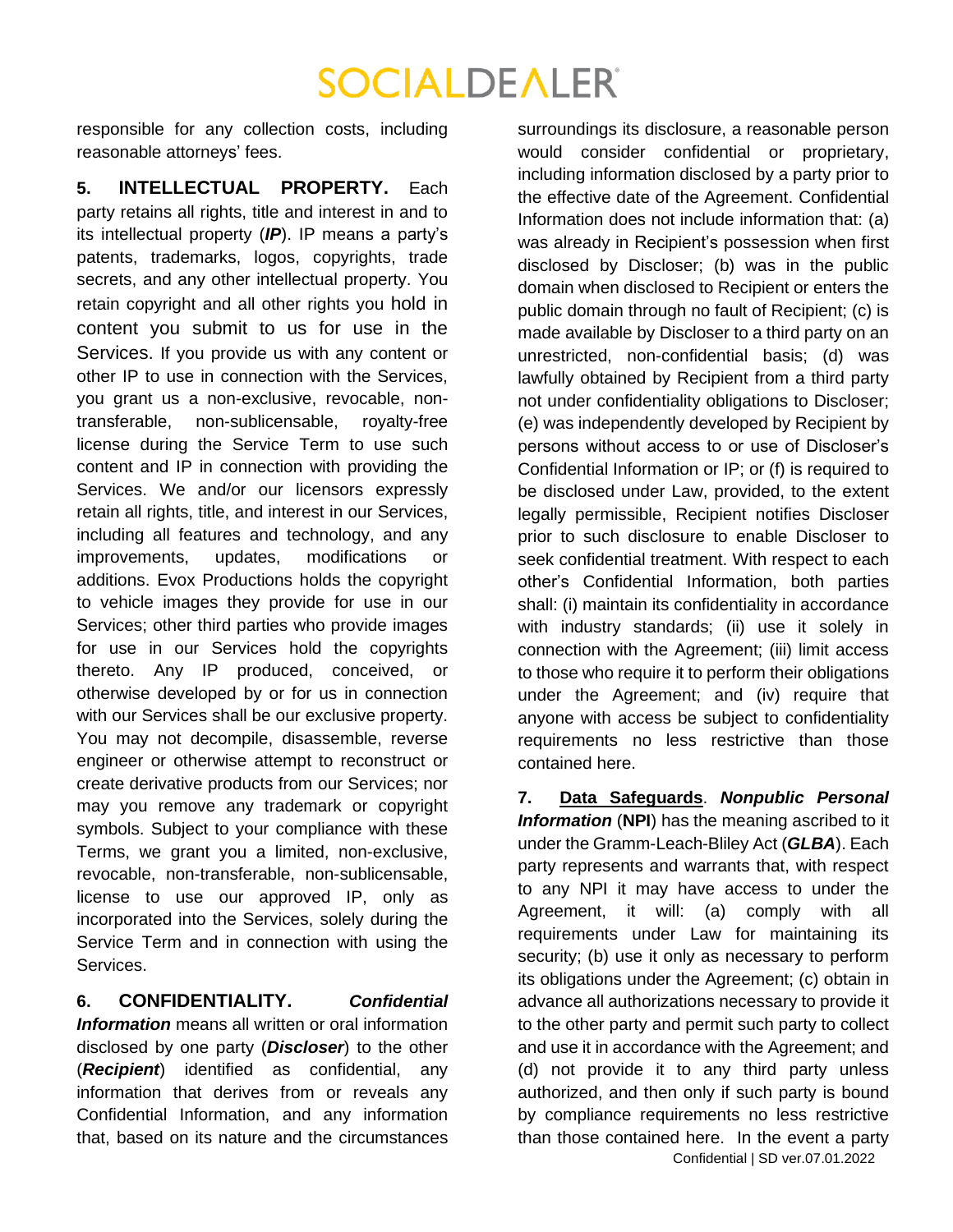fails to comply with obligations under Law for maintaining the security of NPI, resulting in unauthorized access to or acquisition of NPI that would trigger customer notification under applicable Law (*Security Breach*), the party with the Security Breach will promptly notify the other party, and any third parties required by Law, and cooperate in responding to such Security Breach. You are responsible for establishing the terms governing the use of any NPI generated by the Services. Under the California Consumer Privacy Act (*CCPA*), we act as your service provider, and agree to process *Personally Identifiable Information* (*PII*), as defined in the CCPA, solely on your behalf for the purposes outlined in the Agreement and not to use or disclose the PII for any other purpose. With respect to any consumer-facing web or mobile-based applications we provide you, you agree that we may post a privacy policy and terms governing consumers use of such platforms. You are responsible for complying with these, as well as any others consumer policies you may establish. We make no representations that our privacy practices comply with the laws of any jurisdictions outside of the United States (*U.S.*). If you choose to provide us with NPI from outside the U.S., you do so at your own risk and are responsible for compliance with any applicable foreign laws. *Client Data* means any information about your customers and prospective customers, which may include NPI, and any other proprietary data stored on your systems or networks. You grant us and our authorized subcontractors the right to access and process Client Data, on your behalf and only as necessary to provide the Services. We maintain administrative, technical and physical safeguards to protect the security and confidentiality of Client Data, including NPI, as required by Law and in accordance with industry standards; we contractually require the same of our subcontractors and are responsible for their actions. You can read more about our approach to privacy and security, as well as accessibility

under the American with Disabilities Act (ADA), on our website.

**8. TERM AND TERMINATION.** The initial Service Term is stated in the Agreement and commences upon launch; if the Agreement is silent, the Service Term is 12 months, unless a different period is required pursuant to an OEM certified program. Unless otherwise agreed, the Service Term automatically renews for successive Service Terms of equal length, unless a party notifies the other of non-renewal at least 30 days prior to the end of the then current Service Term. For any Service Terms that are month-to-month, a cancellation notice received during a given month shall result in termination of Services at the end of the following month. Either party may terminate the Agreement: (a) for a breach by the other party not cured within 30 days of notice by the non-breaching party; or (b) immediately upon notice if the other party: (i) voluntarily commences or has instituted against it, and not dismissed within 60 days, bankruptcy or similar proceedings; (ii) makes an assignment of all or substantially all of its assets for the benefit of its creditors; (iii) generally fails to pay its debts when due; or (iv) dissolves or ceases to do business. We may terminate the Agreement upon 5 days' written notice if you fail to pay all amounts owed when due under any agreement with us, other than those subject to a good faith business dispute. Upon termination or expiration of the Agreement: (w) all licenses granted hereunder shall terminate; (x) your right to access our Services shall cease; (y) we shall cease using Client Data in our possession; and (z) each party shall cease using and return or destroy the other party's IP and Confidential Information in its possession.

#### **9. REPRESENTATIONS AND WARRANTIES.** Mutual. Each party represents and warrants that: (a) it is duly organized, validly

existing, and in good standing under the laws of its jurisdiction of formation; (b) the Agreement,

Confidential | SD ver.07.01.2022 when executed and delivered, will constitute a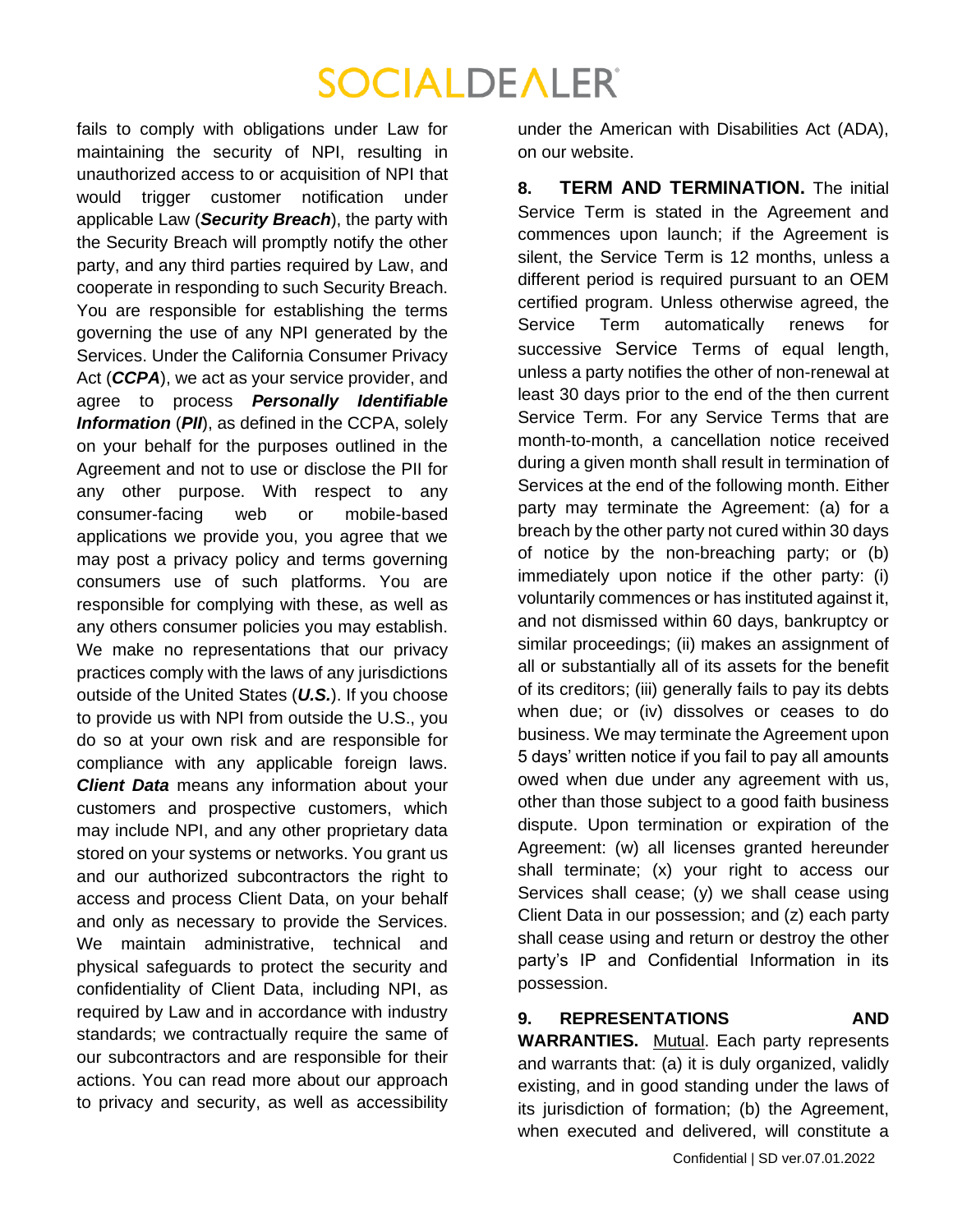valid and binding obligation of such party, enforceable in accordance with its terms; (c) the performance of its obligations under the Agreement will not knowingly violate any other agreement between such party and any third party; (d) it has obtained and will maintain all consents, approvals, licenses or other authorizations necessary to perform its obligations under the Agreement; and (e) the execution and performance of the Agreement will not conflict with or violate any applicable Law, which may include, as applicable, the GLBA, FTC Safeguards Rule, CAN-SPAM Act, TCPA, federal and state Do Not Call registries, federal and state privacy laws, including the CCPA and ADA. By Us. We represent and warrant that we will provide the Services in a professional manner in accordance with industry standards. By Client. Services provided by third parties or third party tools integrated into our Services may be subject to the policies and terms of such third parties (e.g., social media platforms, search engines, websites or network publishers on which your advertisements are posted or displayed), and you represent and warrant that you will comply with any such applicable policies and terms. You are further responsible for any content you provide to us or post on any social media network or third party site and if you provide us with any content or other IP to use in connection with the Services, you represent and warrant that such use is authorized, will not constitute false advertising, and will not misappropriate, infringe or otherwise violate any third party rights.

**10. DISCLAIMERS**. We exercise no control over, and accept no responsibility for, any third party services or equipment outside our control, such as internet access and computer or network equipment, all of which are your responsibility. Accordingly, we do not warrant that the Services will be uninterrupted, secure, or error-free. Nor do we warrant that any specific results will be obtained from the use of our Services. You agree to cooperate to enable us to provision the Services and are responsible for reviewing all advertising materials to confirm they comply with both Law and OEM requirements. We strive to ensure the information we provide is both accurate and compliant, however, we cannot guarantee either with absolute certainty and cannot be responsible for errors or omissions with respect to the information made available through our Services. You are responsible for reviewing advertising campaigns and making appropriate disclaimers available for consumers, including with respect to pricing errors. If you have administrative access to any applications we provide, you are responsible for any actions taken through your administrative accounts. Except as expressly set forth herein, and to the maximum extent permitted by Law, we disclaim, on behalf of ourselves and our affiliates, agents, licensors and subcontractors, all other representations and warranties, express or implied, including, but not limited to, implied warranties of merchantability, fitness for a particular purpose, non-infringement, system integration, data accuracy, and title.

**11. LIMITATIONS OF LIABILITY.** Neither party shall be liable for any indirect, incidental, special, consequential, punitive and/or exemplary damages of any kind arising out of or relating to the Agreement, including, but not limited to, lost profits or revenue, business interruption, or loss of business information, even if such party has been advised of the possibility of such damages. Our total liability under the Agreement shall not exceed the fees we receive during the 12 months prior to the event giving rise to the liability and your total liability shall not exceed the total amounts contracted for under the Agreement. The foregoing limitations shall not apply to confidentiality breaches or third party indemnification claims, nor shall they relieve you of your obligation to pay the Service fees owed.

**12. INDEMNIFICATION.** Mutual. Each party (an *Indemnifier*) agrees to indemnify and defend the other party and its subsidiaries, affiliates and assigns, and its and their officers, directors, members, employees and agents (the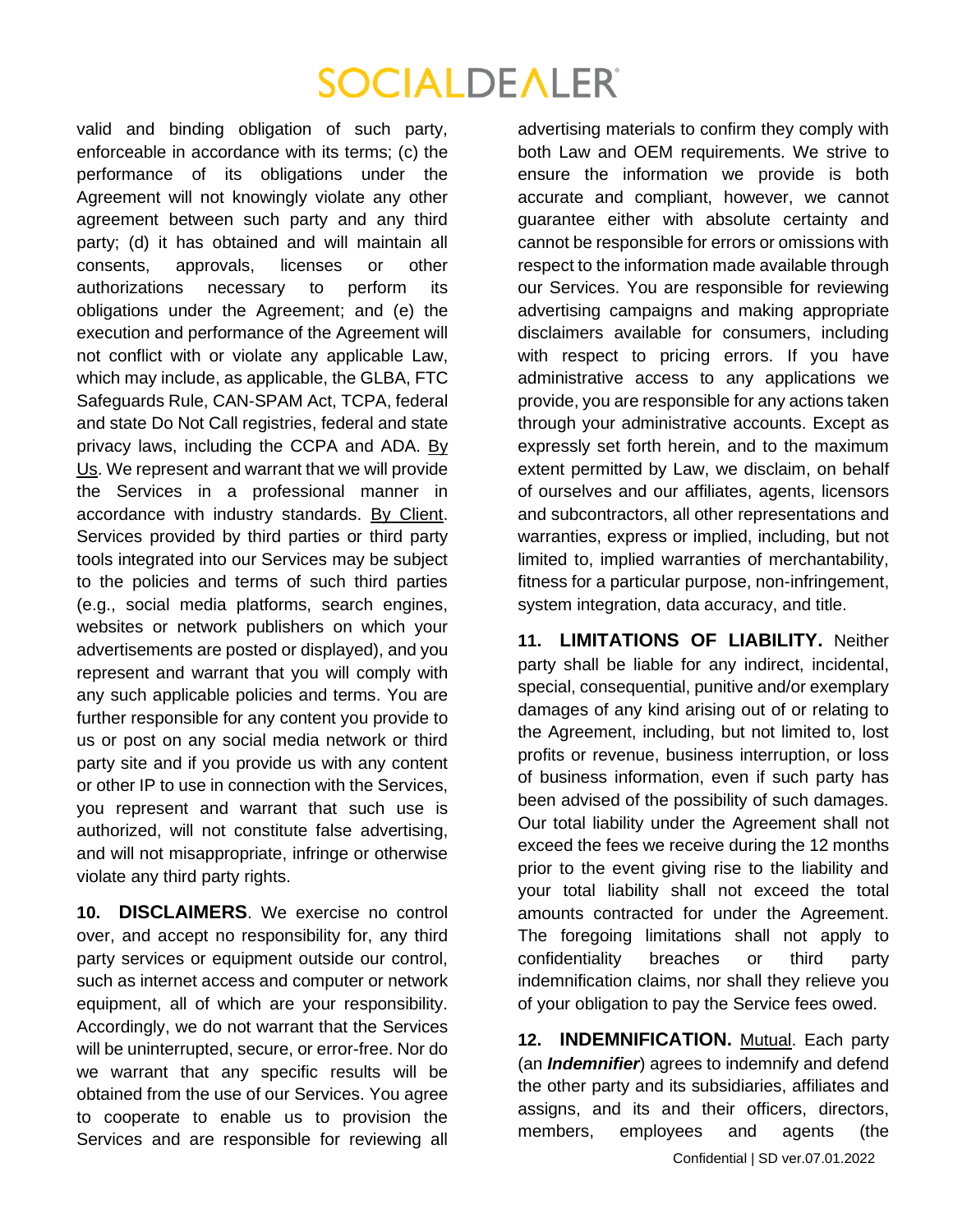*Indemnifieds*) from and against any and all losses, liabilities, damages, or costs (including reasonable attorneys' fees) (*Losses*) incurred by the Indemnifieds resulting from a third party action, suit or proceeding (*Claim*) resulting from the Indemnifier's: (a) gross negligence or willful misconduct; or (b) a material breach of any of its representations, warranties, and obligations hereunder. You further agree to indemnify and defend us from any Losses we incur resulting from a third party Claim that any content or IP you provide us for use in the Services infringes a U.S. intellectual property right and we further agree to indemnify and defend you from any Losses you incur resulting from a third party Claim that our Services infringe a U.S. intellectual property right. In the event of an infringement Claim with respect to our Services, or, in our opinion, is likely to occur, we may, in our sole discretion: (i) procure the right for you to continue using the infringing service; (ii) repair or modify the Service to make it non-infringing; or (iii) cancel the infringing Service. If no such options are available on commercially reasonable terms, we may terminate the Agreement and refund any fees prepaid by you for Services not yet rendered. This indemnification obligation shall not apply if the alleged infringement arises, in whole or in part, from the: (x) unauthorized modification of our Services by a party other than us;  $(y)$ combination, operation or use of our Services with software, hardware or technology not provided or approved by us; or (z) unauthorized use of our Services. This Section states our entire obligation and liability with respect to any infringement Claim under the Agreement. Procedures. The Indemnifieds shall promptly inform the Indemnifier of any Claim for which they may be entitled to indemnification. The Indemnifier may direct the defense and settlement of any such Claim, with counsel of its choosing. The Indemnifieds will provide the Indemnifier, at Indemnifier's expense, with information and assistance reasonably necessary to defend and settle the Claim. The Indemnifieds

shall have the right, but not obligation, at their own expense, to participate in, but not control, the defense of any Claim. The Indemnifier will not settle any Claim without the written consent of the Indemnifieds, not to be unreasonably withheld, conditioned or delayed.

**13. NON-SOLICITATION.** During the Service Term and for 12 months following its termination, neither party, without the other party's prior written consent, shall, directly or indirectly, for itself or any third party: (a) solicit or encourage any of the other party's employees to leave their employment; (b) employ or contract with any of the other party's employees; or (c) employ or contract with any person who was employed by the other party during the prior 12-month period. This does not prohibit hiring responders to general employment ads.

**14. GOVERNING LAW; VENUE.** The Agreement shall be governed by and construed in accordance with the laws of the Commonwealth of Virginia, without reference to its conflict of laws principles. Each party consents to the exclusive jurisdiction of the state and federal courts for Fairfax County, Virginia, provided that either party may seek injunctive relief from any court of competent jurisdiction. Even if the parties mutually agree to an alternative venue, we may, to recover unpaid fees, file an action in the federal or state courts for Fairfax County, Virginia and you hereby submit to such jurisdiction with respect to such action. The prevailing party shall be entitled to reasonable attorney fees and costs. The parties waive any rights to trial-by-jury.

**15. MODIFICATIONS.** We may modify these Terms by posting the revised version online at least 10 days prior to the end of the then current month, effective the 1st of the following month, and will include advance notice of any material changes in your invoice, by email and/or through our Client portal. Within this 10-day period, you may notify us in writing if you wish to terminate the Agreement. We may then choose to: (a)